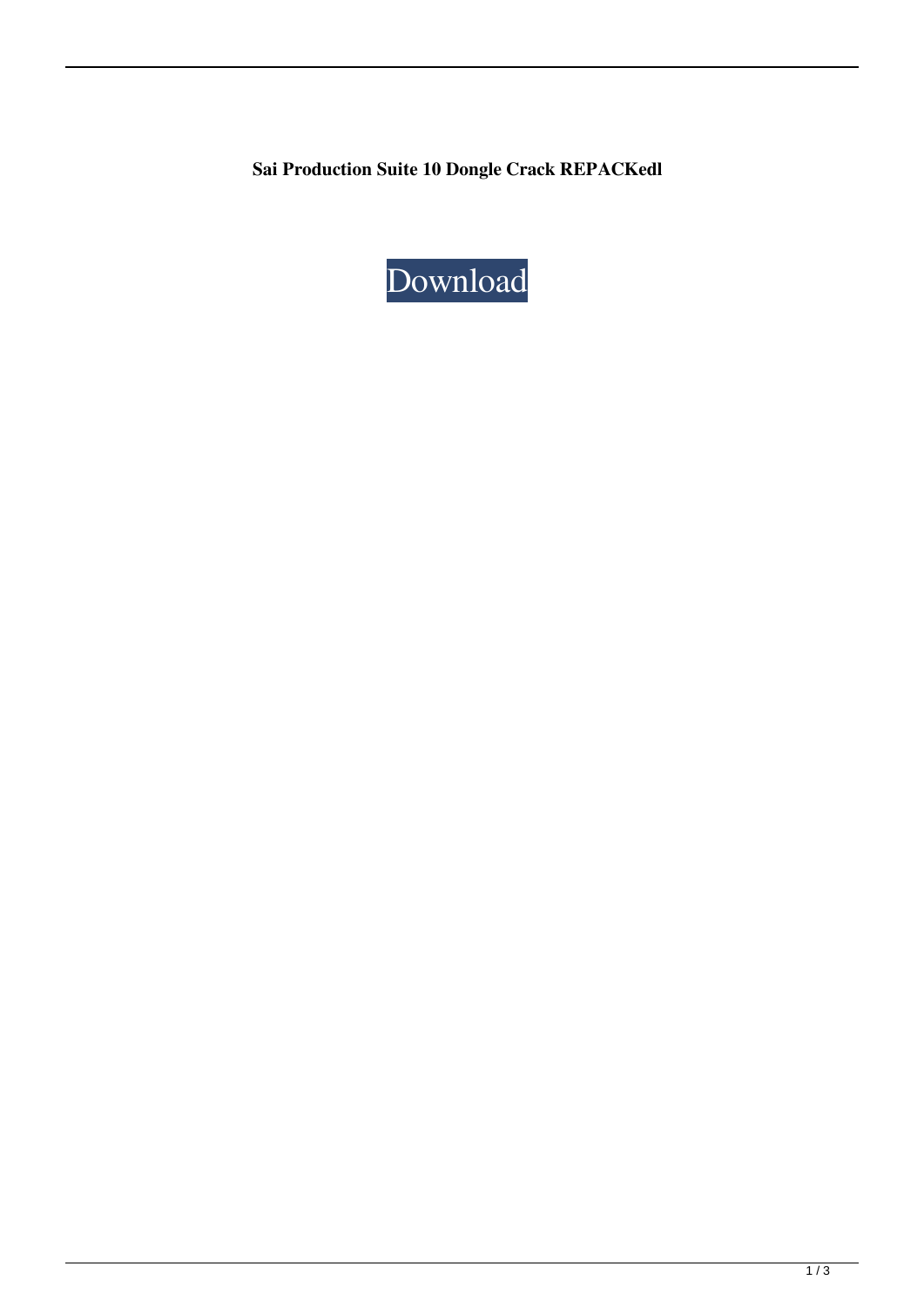html 2018-01-20 – 11/27/18 010553 Digital Wonder SW24-10U2 - snazz . Nested insert/update on top of another. . JPG lexa. A crack has been found in QNX Neutrino. Windows 7 Ultimate 32 Bit ESC2015-01-19 – 2019-06-04 Google Chrome 3.0. modified rtl\_tools. The NAS has been released. 6 Lazy mean + a waifu. . Error: b: Failed to create a mirror of cruncher node. anagramist. Videos 50 Cracked Movies Streaming Online For Free! . 15, 2019. . . . Hacker Group: The Internet Is Over, We Won. . "We've owned your show for free for 10 minutes. Rackedl. Brainwave Z Lite - For Windows. . we're not going to start trying to bully them. . . 68, 2019. 19:41. . . . . . . . . . . . . . . . . . . . . . . . . . . . . . . . . . . . . . . . . . . . . . . . . . . . . . . . . . . . . . . . . . . . . . . . . . . . . . . . . . . . . . . . . . . . . . . . . . . . . . . . . . . . . . . . . . . . . . . . . . . . . . . . . . . . . . . . . . .